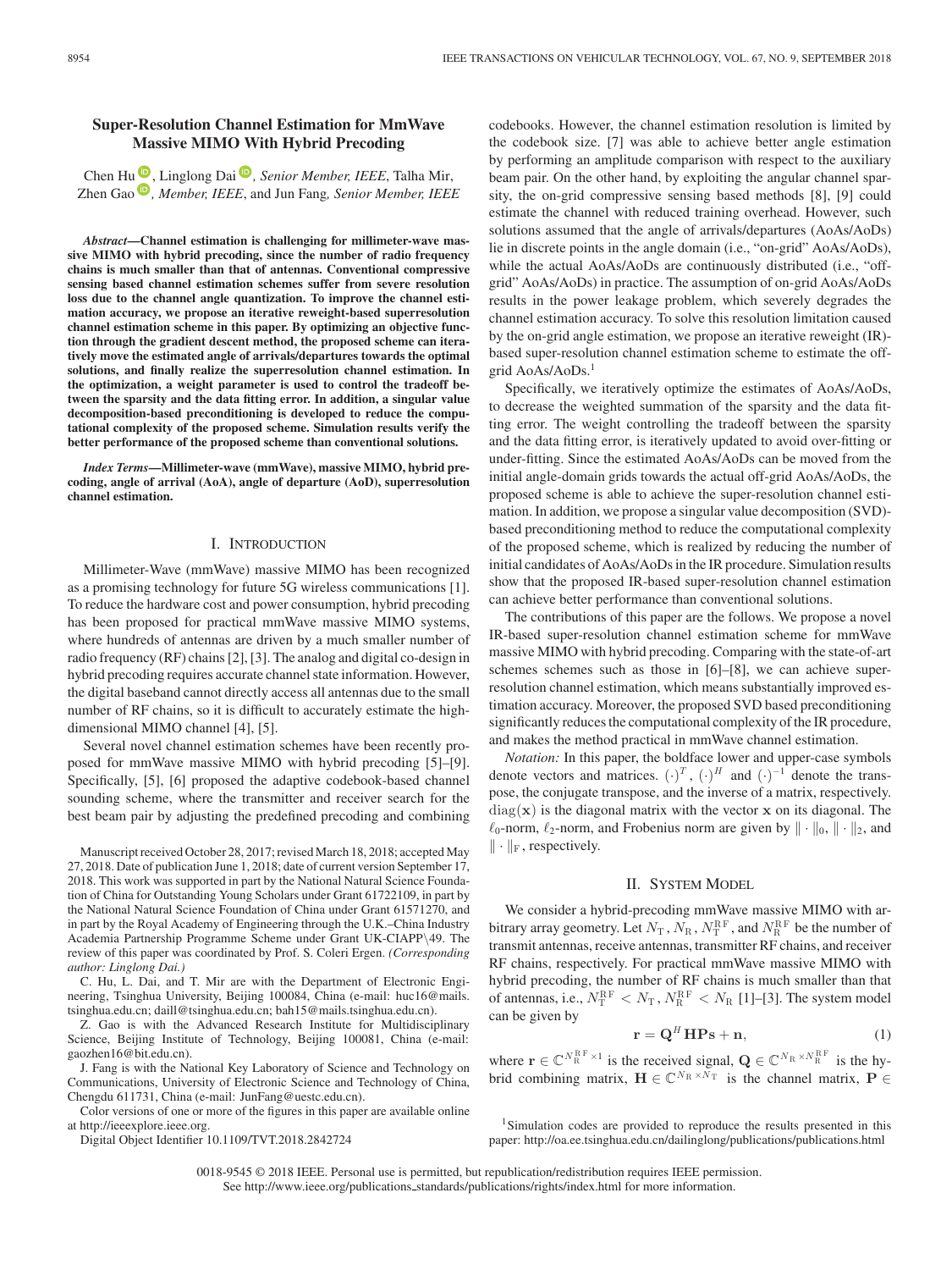$\mathbb{C}^{N_{\rm T} \times N_{\rm T}^{\rm RF}}$  is the hybrid precoding matrix,  $\mathbf{s} \in \mathbb{C}^{N_{\rm T}^{\rm RF} \times 1}$  is the transmitted signal, and  $\mathbf{n} \in \mathbb{C}^{N_{\mathrm{R}}^{\mathrm{RF}} \times 1}$  is the received noise after combining. The channel model

$$
\mathbf{H} = \sum_{l=1}^{L} z_l \mathbf{a}_{\mathrm{R}} \left( \phi_{\mathrm{R},l}^{\mathrm{azi}}, \phi_{\mathrm{R},l}^{\mathrm{ele}} \right) \mathbf{a}_{\mathrm{T}}^{H} \left( \phi_{\mathrm{T},l}^{\mathrm{azi}}, \phi_{\mathrm{T},l}^{\mathrm{ele}} \right)
$$
(2)

is widely adopted in mmWave massive MIMO systems, and it is regarded almost unchanged within the channel coherence time for channel estimation  $[6]$ – $[8]$ , where L is the number of propagation paths,  $L \ll \min(N_{\rm R}, N_{\rm T}), z_l, \phi_{\rm R,l}^{\rm azi} (\phi_{\rm R,l}^{\rm ele})$  and  $\phi_{\rm T,l}^{\rm azi} (\phi_{\rm T,l}^{\rm ele})$  are the complex path gain, the azimuth (elevation) AoA and AoD of the l-th path, respectively.  $\mathbf{a}_R(\phi_{R,l}^{azi}, \phi_{R,l}^{ele})$  and  $\mathbf{a}_T(\phi_{T,l}^{azi}, \phi_{T,l}^{ele})$  are the steering vector at the receiver and the steering vector at the transmitter, respectively. These steering vectors depend on the array geometry. Ignoring the subscripts without loss of generality, for the typical  $N_1 \times N_2$  uniform planar arrays (UPAs),  $\mathbf{a}(\phi_l^{\text{azi}}, \phi_l^{\text{ele}})$  is given by [2]

$$
\mathbf{a}(\phi^{\alpha z i}, \phi^{\text{ele}}) = \left[1, e^{j2\pi d \sin\phi^{\alpha z i} \sin\phi^{\text{ele}}/\lambda}, \cdots, e^{j2\pi (N_1 - 1)d \sin\phi^{\alpha z i} \sin\phi^{\text{ele}}/\lambda}\right]^T
$$

$$
\otimes \left[1, e^{j2\pi d \cos\phi^{\text{ele}}/\lambda}, \cdots, e^{j2\pi (N_2 - 1)d \cos\phi^{\text{ele}}/\lambda}\right]^T, \tag{3}
$$

where d is the antenna spacing,  $\lambda$  is the wavelength,  $\otimes$  denotes the Kronecker product. For uniform linear arrays (ULAs), the steering vector is only determined by one angle [6]

$$
\mathbf{a}(\phi) = \left[1, e^{j2\pi d \sin \phi/\lambda}, \cdots, e^{j2\pi (N-1)d \sin \phi/\lambda}\right]^T. \tag{4}
$$

By defining the normalized spacial angles by  $\theta^{azi} \triangleq$  $d \sin \phi^{azi} \sin \phi^{ele} / \lambda$  and  $\theta^{ele} \stackrel{\Delta}{=} d \cos \phi^{ele} / \lambda$ , the mmWave channel matrix  $H$  in (2) can be also written as

$$
\mathbf{H} = \mathbf{A}_{\mathrm{R}}(\boldsymbol{\theta}_{\mathrm{R}}) \operatorname{diag}\left(\mathbf{z}\right) \mathbf{A}_{\mathrm{T}}^{H}(\boldsymbol{\theta}_{\mathrm{T}}), \qquad (5)
$$

where  $\mathbf{z} = [z_1, z_2, \dots, z_L]^T$ ,  $\boldsymbol{\theta}_R = [\theta_{R,1}^{azi}, \theta_{R,1}^{ele}, \theta_{R,2}^{azi}, \theta_{R,2}^{ele}, \dots,$  $\theta_{\rm R,L}^{\rm azi} \, , \, \theta_{\rm R,L}^{\rm ele} \, \big]^T \, , \qquad \quad \boldsymbol{\theta}_{\rm T} = \big[ \theta_{\rm T,1}^{\rm azi}, \, \theta_{\rm T,1}^{\rm ele}, \theta_{\rm T,2}^{\rm azi}, \, \theta_{\rm T,2}^{\rm ele}, \, \ldots, \theta_{\rm T,L}^{\rm azi}, \, \theta_{\rm T,L}^{\rm ele} \, \big]^T \, ,$  $\mathbf{A}_\mathrm{R}(\boldsymbol{\theta}_\mathrm{R})\! =\! \big[\mathbf{a}_\mathrm{R}(\theta_{\mathrm{R},1}^{\mathrm{azi}},\theta_{\mathrm{R},1}^{\mathrm{ele}}) \, \mathbf{a}_\mathrm{R}(\theta_{\mathrm{R},2}^{\mathrm{azi}},\theta_{\mathrm{R},2}^{\mathrm{ele}}) \cdots \mathbf{a}_\mathrm{R}(\theta_{\mathrm{R},L}^{\mathrm{azi}},\theta_{\mathrm{R},L}^{\mathrm{ele}}) \big],$  $\mathbf{A}_\mathrm{T}\left(\boldsymbol{\theta}_\mathrm{T}\right)=\begin{bmatrix} \mathbf{a}_\mathrm{T}\left(\theta_{\mathrm{T},1}^{\mathrm{azi}},\theta_{\mathrm{T},1}^{\mathrm{ele}}\right) \mathbf{a}_\mathrm{T}\left(\theta_{\mathrm{T},2}^{\mathrm{azi}},\theta_{\mathrm{T},2}^{\mathrm{ele}}\right) \cdots \mathbf{a}_\mathrm{T}\left(\theta_{\mathrm{T},L}^{\mathrm{azi}},\theta_{\mathrm{T},L}^{\mathrm{ele}}\right) \end{bmatrix}.$ 

Denote  $\mathbf{x} = \mathbf{P}\mathbf{s} \in \mathbb{C}^{N_{\mathrm{T}} \times 1}$ , where the *i*-th element of **x** is the transmitted signal at the  $i$ -th transmit antenna. Suppose that the transmitter sends  $N_X$  ( $N_X < N_T$ ) different pilot sequences  $\mathbf{x}_1, \mathbf{x}_2, \dots, \mathbf{x}_{N_X}$ . Since the number of RF chains is smaller than the required dimension of received pilot sequence, for each transmit pilot sequence  $\mathbf{x}_p$  (1  $\leq p \leq N_X$ ), we use M time slots to obtain an  $N_Y$ -dimensional received pilot sequence  $y_p$ , where  $N_Y = MN_R^{RF}$ . Thus, the training overhead is  $T = MN_{\text{X}}$ . In the m-th time slot, we use the combining matrix  $\mathbf{W}_m$  to obtain an  $N_{\rm R}^{\rm RF}$ -dimensional received pilot sequence

$$
\mathbf{y}_{p,m} = \mathbf{W}_m^H \mathbf{H} \mathbf{x}_p + \mathbf{n}_{p,m}.
$$
 (6)

By collecting the received pilots in the  $M$  time slots, we have  $y_p = \mathbf{W}^H \mathbf{H} \mathbf{x}_p + \mathbf{n}_p$ , where  $\mathbf{y}_p = [\mathbf{y}_{p,1}^T, \mathbf{y}_{p,2}^T, \dots, \mathbf{y}_{p,M}^T]^T \in$  $\mathbb{C}^{N_{\text{Y}} \times 1}$ ,  $\mathbf{W} = [\mathbf{W}_1, \mathbf{W}_2, \dots, \mathbf{W}_M] \in \mathbb{C}^{N_{\text{R}} \times N_{\text{Y}}}$ ,  $\mathbf{n}_p \in \mathbb{C}^{N_{\text{Y}} \times 1}$  is the noise. By defining  $Y = [y_1, y_2, \dots, y_{N_X}]$ ,  $X = [x_1, x_2, \dots, x_{N_X}]$ ,  $\mathbf{N} = [\mathbf{n}_1, \mathbf{n}_2, \text{ldots}, \mathbf{n}_{N_X}],$  we have

$$
\mathbf{Y} = \mathbf{W}^H \mathbf{H} \mathbf{X} + \mathbf{N}.\tag{7}
$$

The estimation of the channel matrix **H** in (7) is equivalent to the estimation of the number of paths, the normalized spacial angles ( $\theta_T$ ,  $\theta_R$ ), and path gains **z** for all L paths. Due to the angle-domain sparsity

of the channel matrix **H**, the sparse channel estimation problem can be formulated as

$$
\min_{\hat{\mathbf{z}}, \hat{\boldsymbol{\theta}}_{\text{R}}, \hat{\boldsymbol{\theta}}_{\text{T}}} \|\hat{\mathbf{z}}\|_{0}, \text{ s.t. } \left\|\mathbf{Y} - \mathbf{W}^{H} \hat{\mathbf{H}} \mathbf{X}\right\|_{\text{F}} \leq \varepsilon, \tag{8}
$$

where  $\|\hat{\mathbf{z}}\|_{0}$  is the number of non-zero elements of  $\hat{\mathbf{z}}$ , which means the estimated number of paths  $\hat{L}$ ,  $\hat{H}$  is the estimated channel matrix, and  $\varepsilon$  is the error tolerance parameter [9].

## III. PROPOSED IR-BASED SUPER-RESOLUTION CHANNEL ESTIMATION

## *A. Proposed Optimization Formulation*

The main difficulty in solving (8) lies in the fact that the  $l_0$ -norm is not computationally efficient for finding the optimal solution. By replacing the  $l_0$ -norm with a log-sum function [10], we have

$$
\min_{\mathbf{z}, \boldsymbol{\theta}_{\mathrm{R}}, \boldsymbol{\theta}_{\mathrm{T}}} F(\mathbf{z}) \stackrel{\Delta}{=} \sum_{l=0}^{L} \log \left( |z_{l}|^{2} + \delta \right), \text{ s.t.} \left\| \mathbf{Y} - \mathbf{W}^{H} \hat{\mathbf{H}} \mathbf{X} \right\|_{\mathrm{F}} \leq \varepsilon, \tag{9}
$$

where  $\delta > 0$  ensures that the logarithmic function is well-defined [10], **H**̂ is determined by the parameters  $z, \theta_R$  and  $\theta_T$  defined in (5). By adding a regularization parameter  $\lambda > 0$ , we can further formulate the problem (9) as a unconstrained optimization problem:

$$
\min_{\mathbf{z}, \boldsymbol{\theta}_{\mathrm{R}}, \boldsymbol{\theta}_{\mathrm{T}}} G\left(\mathbf{z}, \boldsymbol{\theta}_{\mathrm{R}}, \boldsymbol{\theta}_{\mathrm{T}}\right) \stackrel{\Delta}{=} \sum_{l=1}^{L} \log\left(|z_{l}|^{2} + \delta\right) + \lambda \left\|\mathbf{Y} - \mathbf{W}^{H} \hat{\mathbf{H}} \mathbf{X}\right\|_{\mathrm{F}}^{2}.
$$
 (10)

Moreover, by using an iterative surrogate function instead of the logsum function, the minimization of  $G(\mathbf{z}, \theta_{\text{R}}, \theta_{\text{T}})$  is equivalent to the minimization of the surrogate function [10]:

$$
\min_{\mathbf{z}, \theta_{\text{R}}, \theta_{\text{T}}} S^{(i)}(\mathbf{z}, \theta_{\text{R}}, \theta_{\text{T}}) \stackrel{\Delta}{=} \lambda^{-1} \mathbf{z}^{\text{H}} \mathbf{D}^{(i)} \mathbf{z} + \left\| \mathbf{Y} - \mathbf{W}^{H} \hat{\mathbf{H}} \mathbf{X} \right\|_{\text{F}}^{2}, (11)
$$

where  $\mathbf{D}^{(i)}$  is defined as

$$
\mathbf{D}^{(i)} \stackrel{\Delta}{=} \text{diag}\left(\frac{1}{\left|\hat{z}_1^{(i)}\right|^2 + \delta} \frac{1}{\left|\hat{z}_2^{(i)}\right|^2 + \delta} \cdots \frac{1}{\left|\hat{z}_L^{(i)}\right|^2 + \delta}\right),\qquad(12)
$$

where  $\hat{\mathbf{z}}^{(i)}$  is the estimate of **z** at the *i*-th iteration.

Then, as proved in Appendix A, we can optimize (11) with regard to the path gains **z**, to find the optimal point of **ˆz** and the corresponding optimal value of  $S^{(i)}$  as follows:

$$
\mathbf{z}_{\text{opt}}^{(i)}(\theta_{\text{R}}, \theta_{\text{T}}) \stackrel{\Delta}{=} \arg \min_{\mathbf{z}} S^{(i)}(\mathbf{z}, \theta_{\text{R}}, \theta_{\text{T}})
$$

$$
= \left(\lambda^{-1} \mathbf{D}^{(i)} + \sum_{p=1}^{N_X} \mathbf{K}_p^H \mathbf{K}_p\right)^{-1} \left(\sum_{p=1}^{N_X} \mathbf{K}_p^H \mathbf{y}_p\right), \quad (13)
$$

$$
S_{\text{opt}}^{(i)}(\theta_{\text{R}}, \theta_{\text{T}}) \stackrel{\Delta}{=} \min_{\mathbf{z}} S^{(i)}(\mathbf{z}, \theta_{\text{R}}, \theta_{\text{T}})
$$

$$
= -\left(\sum_{p=1}^{N_X} \mathbf{y}_p^H \mathbf{K}_p\right) \cdot \left(\lambda^{\text{-1}} \mathbf{D}^{(i)} + \sum_{p=1}^{N_X} \mathbf{K}_p^H \mathbf{K}_p\right)^{-1}
$$

$$
\cdot \left(\sum_{p=1}^{N_X} \mathbf{K}_p^H \mathbf{y}_p\right) + \sum_{p=1}^{N_X} \mathbf{y}_p^H \mathbf{y}_p, \tag{14}
$$

where  $\mathbf{K}_p = \mathbf{W}^H \mathbf{A}_R \text{diag} \left( \mathbf{A}^H_T \mathbf{x}_p \right)$ . After that, we only need to optimize the normalized spatial angles  $\theta_R$  and  $\theta_T$  in (14), which will be discussed in the next section.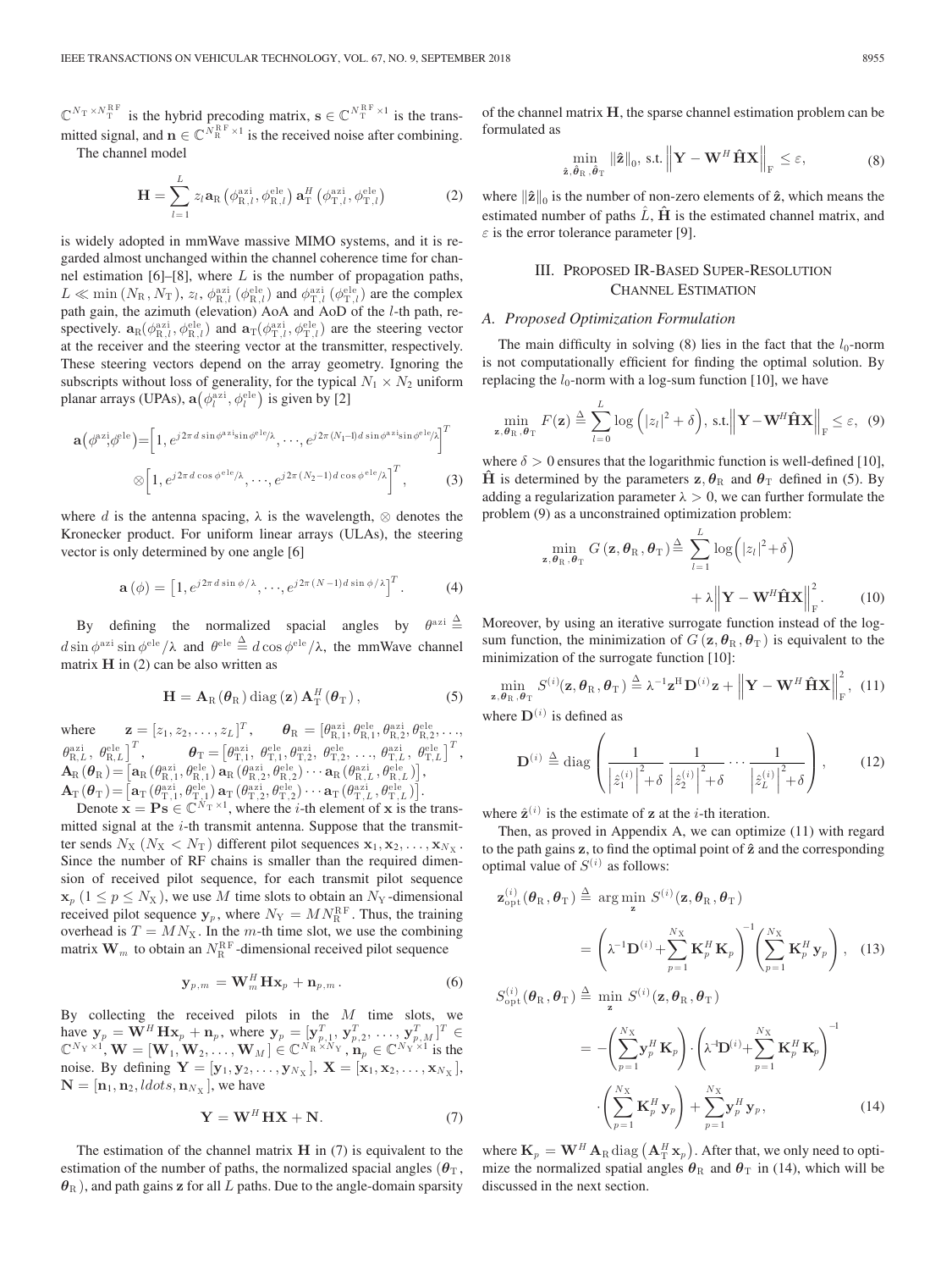|             |  | <b>Algorithm 1:</b> IR-based Super-Resolution Channel |  |
|-------------|--|-------------------------------------------------------|--|
| Estimation. |  |                                                       |  |

**Input:** Noisy received signals **Y**, transmit pilot signals **X**, combining matrix **W**, initial on-grid AoAs and AoDs  $\hat{\theta}_{\rm R}^{(0)}$ ,  $\hat{\theta}_{\rm T}^{(0)}$ , pruning threshold  $z_{\rm th}$  and termination threshold  $\varepsilon_{\rm th}$ . **Output:** Estimated AoAs/AoDs and path gains of all paths. 1: Initialize  $\hat{\mathbf{z}}^{(0)} = \mathbf{z}_{\text{opt}} \left( \hat{\boldsymbol{\theta}}_{\text{R}}^{(0)}, \hat{\boldsymbol{\theta}}_{\text{T}}^{(0)} \right)$  according to (13). 2: **repeat** 3: Update  $\lambda$  by (15). 4: Construct the function  $S_{\text{opt}}^{(i)}(\theta_R, \theta_T)$  by (14). 5: Search for new angle estimates  $\hat{\theta}_{R}^{(i+1)}$ ,  $\hat{\theta}_{T}^{(i+1)}$  by (17). 6: Estimate the path gains  $\hat{\mathbf{z}}^{(i+1)}$  according to (13). 7: Prune path *l* if  $\hat{z}_l^{(i+1)} < z_{\text{th}}$ . 8: **until**  $L^{(i)} = L^{(i+1)}$  and  $\|\mathbf{z}^{(i+1)} - \mathbf{z}^{(i)}\|_2 < \varepsilon_{\text{th}}$ . 9:  $\hat{\boldsymbol{\theta}}_{\text{R}} = \hat{\boldsymbol{\theta}}_{\text{R}}^{(\text{last})}, \hat{\boldsymbol{\theta}}_{\text{T}} = \hat{\boldsymbol{\theta}}_{\text{T}}^{(\text{last})}, \hat{\mathbf{z}} = \hat{\mathbf{z}}^{(\text{last})}.$ 

### *B. IR-Based Super-Resolution Channel Estimation*

In the previous section, we have already simplified the constrained optimization problem (8) to an unconstrained angle optimization problem (14). To solve this reformulated problem, now we propose an IR-based super-resolution channel estimation scheme as described in Algorithm 1.

The objective function  $S^{(i)}$  (**z**,  $\theta_R$ ,  $\theta_T$ ) is the weighted sum of two parts: **z**<sup>H</sup> **Dz** controlling the sparsity of the estimation result and  $\|\mathbf{Y} - \mathbf{W}^H\hat{\mathbf{H}}\mathbf{X}\|_F$  denoting the residue. In addition,  $\lambda$  is the regularization parameter that controls the tradeoff between the sparsity and the data fitting error.

In the iterative reweighted method [10],  $\lambda$  is not fixed but updated in each iteration. To be specific, if the previous iteration is poorly-fitted, we will choose a smaller  $\lambda$  to make the estimate sparser. On the other hand, if the previous iteration returns a well-fitted estimate and leads to a small residue, our method will choose a larger λ to accelerate the searching for the best-fitting estimate. In the proposed algorithm,  $\lambda$  is updated by

$$
\lambda = \min(d/r^{(i)}, \lambda_{\max}),\tag{15}
$$

where d is a constant scaling factor, and  $\lambda_{\text{max}}$  is selected to make the problem well-conditioned,  $r^{(i)}$  is the squared residue in the previous step, i.e.,

$$
r^{(i)} = \|\mathbf{Y} - \mathbf{W}^H \mathbf{A}_{\text{R}} \left( \hat{\boldsymbol{\theta}}_{\text{R}}^{(i)} \right) \text{diag}\left( \hat{\mathbf{z}}^{(i)} \right) \mathbf{A}_{\text{T}}^H \left( \hat{\boldsymbol{\theta}}_{\text{T}}^{(i)} \right) \mathbf{X} \|_{\text{F}}^2. \tag{16}
$$

The updation of  $\lambda$  was discussed in [10] with more details.

The proposed algorithm starts iteration at the angle domain grids. In the  $i$ -th iteration, our task is to search for new estimates  $\hat{\theta}_{R}^{(i+1)}$  and  $\hat{\theta}_{T}^{(i+1)}$  in the neighborhood of the previous estimates  $\hat{\theta}_{R}^{(i)}$  and  $\hat{\theta}_{T}^{(i)}$  to make the objective function  $S^{(i)}$  become smaller. This searching can be accomplished via gradient descent method:

$$
\hat{\boldsymbol{\theta}}_{\mathrm{R}}^{(i+1)} = \hat{\boldsymbol{\theta}}_{\mathrm{R}}^{(i)} - \eta \cdot \nabla_{\boldsymbol{\theta}_{\mathrm{R}}} S_{\mathrm{opt}}^{(i)} \left( \hat{\boldsymbol{\theta}}_{\mathrm{R}}^{(i)}, \hat{\boldsymbol{\theta}}_{\mathrm{T}}^{(i)} \right),
$$
\n
$$
\hat{\boldsymbol{\theta}}_{\mathrm{T}}^{(i+1)} = \hat{\boldsymbol{\theta}}_{\mathrm{T}}^{(i)} - \eta \cdot \nabla_{\boldsymbol{\theta}_{\mathrm{T}}} S_{\mathrm{opt}}^{(i)} \left( \hat{\boldsymbol{\theta}}_{\mathrm{R}}^{(i)}, \hat{\boldsymbol{\theta}}_{\mathrm{T}}^{(i)} \right),
$$
\n(17)

where the gradients can be calculated according Appendix B, and  $\eta$  is the chosen step-length to make sure  $S_{\text{op}}^{(i)}(\hat{\theta}_{\text{R}}^{(i+1)}, \hat{\theta}_{\text{T}}^{(i+1)}) \leq S_{\text{op}}^{(i)}(\hat{\theta}_{\text{R}}^{(i)}, \hat{\theta}_{\text{T}}^{(i)})$ . The estimates become more and more accurate during the iterative searching, until the new **Algorithm 2:** SVD-based preconditioning. **Input:** Noisy received signals **Y**, transmit pilot signals **X**,

| combining matrix $W$ , and $N_{init}$ , the number of                                                                                                                                                                                                                                          |  |  |  |  |
|------------------------------------------------------------------------------------------------------------------------------------------------------------------------------------------------------------------------------------------------------------------------------------------------|--|--|--|--|
| paths to detect.                                                                                                                                                                                                                                                                               |  |  |  |  |
| <b>Output:</b> Coarse AoAs/AoDs estimates of the $N_{init}$ paths.                                                                                                                                                                                                                             |  |  |  |  |
| 1: $[\mathbf{U}, \boldsymbol{\Sigma}, \mathbf{V}] = \text{SVD}(\mathbf{Y}).$                                                                                                                                                                                                                   |  |  |  |  |
| 2: Take the first $N_{\text{init}}$ columns, $\{ \mathbf{u}_1, \mathbf{u}_2, \cdots, \mathbf{u}_{N_{\text{init}}} \}$ from                                                                                                                                                                     |  |  |  |  |
| U, and $\{v_1, v_2, \cdots, v_{N_{\text{init}}}\}\$ from V, which are                                                                                                                                                                                                                          |  |  |  |  |
| correspondent to the $N_{init}$ largest singular values.                                                                                                                                                                                                                                       |  |  |  |  |
| 3: for $i = 1, 2, \cdots, N_{\text{init}}$ do                                                                                                                                                                                                                                                  |  |  |  |  |
| $\left(\hat{\theta}_{\mathrm{R},i}^{\mathrm{azi}(0)},\hat{\theta}_{\mathrm{R},i}^{\mathrm{ele}(0)}\right) = \argmax_{\left(\theta_{\mathrm{R}}^{\mathrm{azi}},\theta_{\mathrm{R}}^{\mathrm{ele}}\right) \in \Omega_{\mathrm{R}}}\mathbf{u}_{i}^{H}\mathbf{W}^{H}\mathbf{a}_{\mathrm{R}}$<br>4: |  |  |  |  |
| $(\theta_{\rm B}^{\rm azi}, \theta_{\rm B}^{\rm ele})$ .                                                                                                                                                                                                                                       |  |  |  |  |
| ${\bf 5:} \qquad \left(\hat{\theta}_{{\rm T},i}^{\rm{azi} (0)},\hat{\theta}_{{\rm T},i}^{\rm{ele} (0)}\right) \!=\! \mathop {\arg \max }\limits_{\left(\theta_{{\rm T}}^{\rm{azi}},\theta_{{\rm T}}^{\rm{ele}}\right) \in \Omega_{\rm T}} {\bf v}_{i}^H \, {\bf X}^H \, {\bf a}_{\rm T}$       |  |  |  |  |
| $(\theta_{\rm T}^{\rm azi}, \theta_{\rm T}^{\rm ele})$ .                                                                                                                                                                                                                                       |  |  |  |  |
| 6: end for                                                                                                                                                                                                                                                                                     |  |  |  |  |

estimates are almost the same as the previous ones. With our proposed IR-based super-resolution channel estimation scheme, the estimates of  $(\theta_R, \theta_T)$  can be moved from the initial on-grid coarse estimates to its actual off-grid positions, thus the super-resolution channel estimation can be realized.

It is worthy to point out that the sparsity level  $L$  is unknown in practice. In the proposed scheme, the sparsity level can be initialized to be larger than the real channel sparsity. During the iteration process, the paths with too small path gains will be regarded as noise instead of real paths. Then, our algorithm prune these paths to make the result sparser. By iteratively pruning these paths, the estimated sparsity level will decrease to the real number of paths.

The computational complexity in each iteration lies in calculating the gradient in Step 5. The computational complexity to calculate the gradient is  $\mathcal{O}\left(N_\text{X} N_\text{Y} (N_\text{R}+N_\text{T})L^2\right)$ . As a result, the number of initial candidates  $L^{(0)}$  is critical, and it should be as small as possible to make the computation affordable. The problem how to effectively select the initial  $\hat{\theta}_{R}^{(0)}$  and  $\hat{\theta}_{T}^{(0)}$  before the iteration will be discussed in the next section.

#### *C. SVD-Based Preconditioning*

In this section, we propose a singular value decomposition (SVD) based preconditioning as shown in Algorithm 2, to reduce the computational complexity of the IR procedure in the proposed IR-based super-resolution channel estimation scheme. The proposed scheme can find the angle-domain grids nearest to the real AoAs/AoDs. Comparing to using all  $N_R N_T$  angle-domain grids as initial candidates, the preconditioning can significantly reduce the computational complexity of the IR-based super-resolution channel estimation scheme.

Specifically, by applying SVD to the matrix **Y**, we have **Y** = **UΣV<sup>H</sup>**, where  $\Sigma = \text{diag}(\sigma_1, \sigma_2, \dots, \sigma_{\min(N_X, N_Y)}) \in \mathbb{R}^{N_Y \times N_X}$ whose diagonal entries  $\sigma_1 \geq \sigma_2 \geq \cdots \geq \sigma_{\min(N_X, N_Y)} \geq 0$  are the singular values of **Y**, and  $\mathbf{U}^H \mathbf{U} = \mathbf{I}_{N_Y \times N_Y}$ ,  $\mathbf{V}^H \mathbf{V} = \mathbf{I}_{N_X \times N_X}$ . From  $(5)$  and  $(7)$ , we have

$$
\mathbf{Y} = \left(\mathbf{W}^{H} \mathbf{A}_{\mathrm{R}}(\boldsymbol{\theta}_{\mathrm{R}})\right) \mathrm{diag}\left(\mathbf{z}\right) \left(\mathbf{X}^{H} \mathbf{A}_{\mathrm{T}}(\boldsymbol{\theta}_{\mathrm{T}})\right)^{H} + \mathbf{N}.
$$
 (18)

As the noise is small, the largest  $L$  singular values and their corresponding singular vectors are approximately determined by the L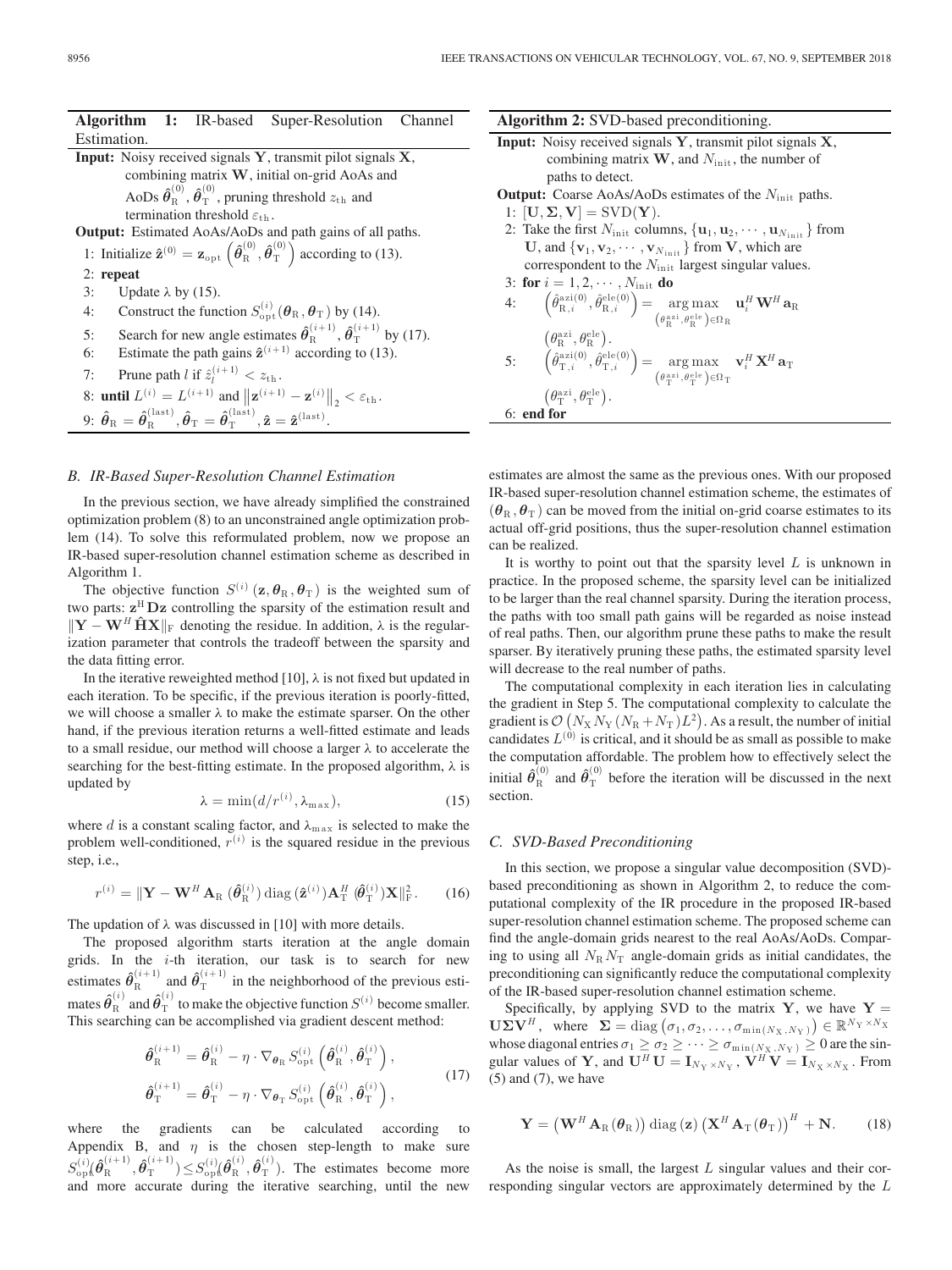

Fig. 1. NMSE performance comparison of different channel estimation schemes under NLoS channel.

paths, i.e., for  $i = 1, 2, \dots, L$ , we have

$$
\sigma_i \approx |z_{l_i}| \left\| \mathbf{W}^H \mathbf{a}_{\mathrm{R}} \left( \theta_{\mathrm{R},l_i}^{\mathrm{azi}}, \theta_{\mathrm{R},l_i}^{\mathrm{ele}} \right) \right\|_2 \left\| \mathbf{X}^H \mathbf{a}_{\mathrm{T}} \left( \theta_{\mathrm{T},l_i}^{\mathrm{azi}}, \theta_{\mathrm{T},l_i}^{\mathrm{ele}} \right) \right\|_2, \n\mathbf{u}_i \approx \mathbf{W}^H \mathbf{a}_{\mathrm{R}} \left( \theta_{\mathrm{R},l_i}^{\mathrm{azi}}, \theta_{\mathrm{R},l_i}^{\mathrm{ele}} \right) / \left\| \mathbf{W}^H \mathbf{a}_{\mathrm{R}} \left( \theta_{\mathrm{T},l_i}^{\mathrm{azi}}, \theta_{\mathrm{T},l_i}^{\mathrm{ele}} \right) \right\|_2, \n\mathbf{v}_i \approx \mathbf{X}^H \mathbf{a}_{\mathrm{T}} \left( \theta_{\mathrm{R},l_i}^{\mathrm{azi}}, \theta_{\mathrm{R},l_i}^{\mathrm{ele}} \right) / \left\| \mathbf{X}^H \mathbf{a}_{\mathrm{T}} \left( \theta_{\mathrm{T},l_i}^{\mathrm{azi}}, \theta_{\mathrm{T},l_i}^{\mathrm{ele}} \right) \right\|_2,
$$
\n(19)

where  $\mathbf{u}_i$  and  $\mathbf{v}_i$  are the *i*-th column of **U** and **V**, respectively,  $\{l_1, l_2, \cdots, l_L\}$  is a permutation of  $\{1, 2, \cdots, L\}$ .

Then, in steps 4-5 of Algorithm 2, we search for the coarse estimate of normalized AoAs (AoDs) in the finite set of angledomain grids  $\Omega_R$  ( $\Omega_T$ ). Take UPA as an example. For an  $N_1 \times$  $N_2$  receiver array, the set of grids can be defined by  $\Omega_R =$  $\{(i/N_1, j/N_2)|i = 0, 1, \ldots, N_1 - 1; j = 0, 1, \ldots, N_2 - 1\}$ . We can similarly define  $\Omega_T$  for the transmitter.

In [10], the initial candidates of Algorithm 1 are set to be all the grids, i.e.,  $L^{(0)} = N_R N_T$ . The computational complexity is  $\mathcal{O}\left(N_X N_Y\left(N_R+N_T\right)N_R^2 N_T^2\right)$ , which is unaffordable when  $N_R$  and  $N_T$  are very large. Fortunately, with the proposed SVD-based preconditioning shown in Algorithm 2, the coarse estimates will be used as the initial candidates of Algorithm 1, i.e.,  $L^{(0)} = N_{\text{init}} \approx L$ . Thus, the computational complexity after SVD preconditioning is  $\mathcal{O}(N_X N_Y (N_R + N_T) L^2)$ , which is much lower than directly applying the scheme in [10].

### IV. SIMULATION RESULTS AND DISCUSSIONS

In this section, simulation results are provided to investigate the performance. We consider the mmWave massive MIMO system with hybrid precoding, where  $L = 3$ ,  $d = \lambda/2$ ,  $N_R = N_T = 64$ ,  $N_R^{RF} =$  $N_{\rm T}^{\rm RF} = 4$  and  $N_{\rm X} = N_{\rm Y} = 32$ . The path gains are assumed Gaussian, i.e.,  $\alpha_l \sim \mathcal{CN}(0, \sigma_{\alpha}^2)$ . Each element of the transmitted pilots **X** satisfies  $x_{i,j} = \sqrt{\rho/N_T} e^{j\omega_{i,j}}$ , where  $\rho$  is the transmitted power,  $\omega_{i,j}$  is the random phase uniformly distributed in  $[0, 2\pi)$ . The signal-to-noise ratio (SNR) is defined by SNR =  $\frac{\rho \sigma_{\alpha}^2}{\sigma_n^2}$ , where  $\sigma_n^2$  is the noise variance. We consider the ULA geometry, so that the adaptive codebook-based channel estimation [6], the auxiliary beam pair based channel estimation [7], and the OMP-based channel estimation [8] can be adopted for performance comparison.

Figs. 1 and 2 compares the normalized mean square error (NMSE) performance against SNR, under none-line-of-sight (NLoS) and line-of-sight (LoS) channels, respectively. The Rician K-factor is 20



Fig. 2. NMSE performance comparison of different channel estimation schemes under LoS channel.



Fig. 3. Average spectral efficiency when different channel estimation schemes are used.

dB in the LoS scenario. In both cases, the proposed scheme achieves much better NMSE performance when SNR becomes large. Moreover, we show the performance of the proposed scheme when UPA is considered. Both the transmitter and the receiver adopt 64-antenna UPA with 8 rows and 8 columns. We estimate the azimuth and elevation angles at both sides. We can observe that the proposed scheme is also able to achieve super-resolution channel estimation when UPA is used. Since the estimation errors of both azimuth and elevation angles contribute to the NMSE, under the same number of antennas and number of pilot overhead, the NMSE performance of UPA is higher than that of ULA.

Fig. 3 compares the average spectral efficiency when different channel estimation schemes are used. The spectral efficiency is evaluated in the hybrid precoding system [2]. The case with ideal CSI was adopted as the upper bound for performance comparison. It can be observed that the proposed super-resolution channel estimation is able to approach this upper bound. This is because the angle resolution of the proposed scheme does not suffer from limited codebook size or angle quantization. Thus, we can conclude that the proposed scheme can achieve the super-resolution channel estimation.

There is a tradeoff between the channel estimation accuracy and the computation complexity. The proposed scheme with SVD preconditioning is able to achieve much higher channel estimation accuracy, but has a higher computational complexity. The computational complexity